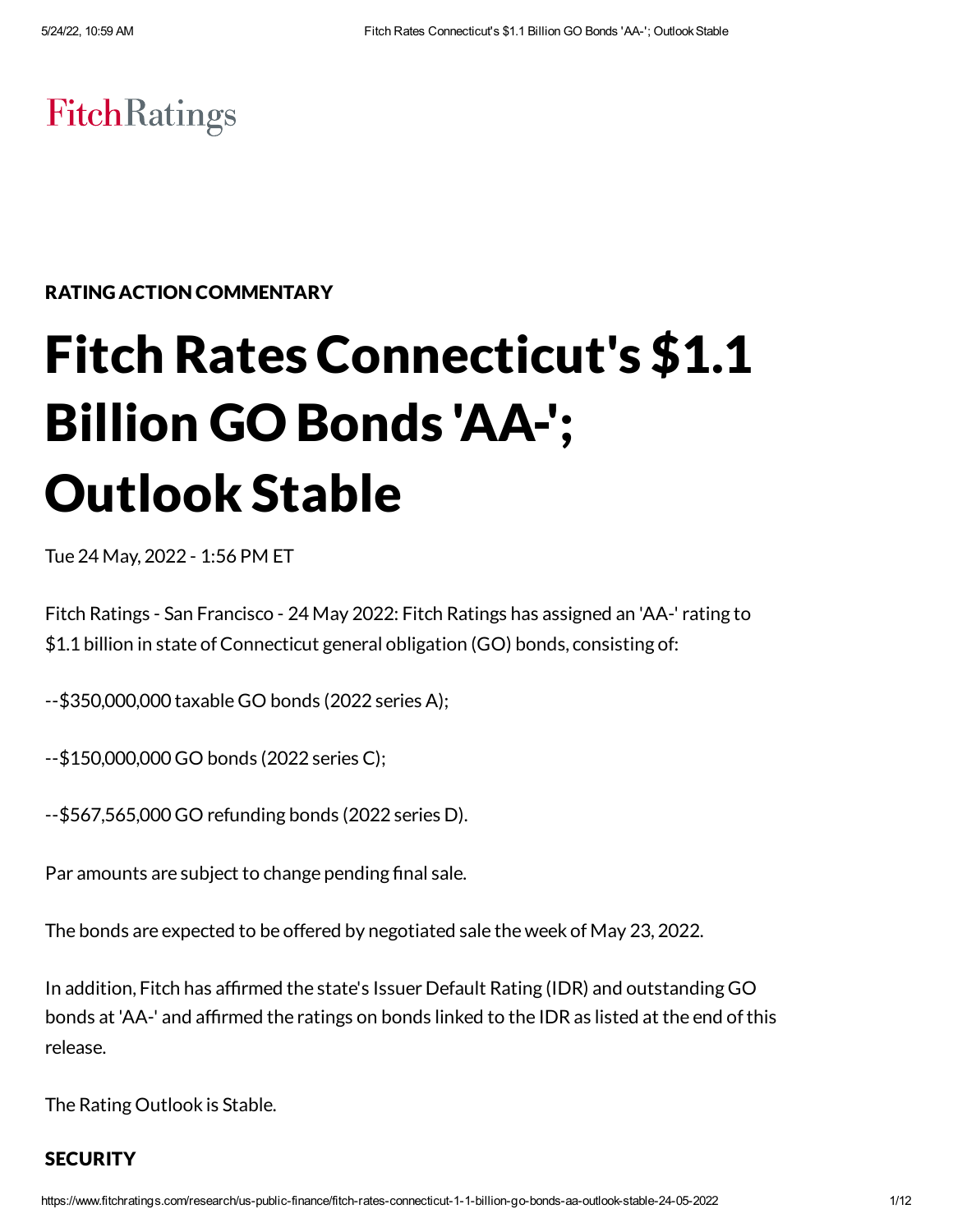The GO bonds are supported by the full faith and credit of the state pledged to payment of principal and interest.

# ANALYTICAL CONCLUSION

Connecticut's 'AA-' IDR reflects its superior gap-closing capacity, as well as its wealthy and diverse, yet slow-growing economic profile. The rating also incorporates the state's elevated liability burden, carrying costs and expenditure growth trends, which are likely to remain comparatively high over time.

#### Economic Resource Base

Connecticut has a diverse and mature economic base anchored by a large finance sector and important manufacturing and education and health sectors. Post-pandemic economic growth trails national trends. Connecticut has the highest per capita personal income of any state, though income growth has slowed in the prior decade.

# KEY RATING DRIVERS

#### **Revenue Framework: 'a'**

The state's largest tax revenue source, personal income tax ([PIT], approximately 51% of operating/general fund revenues), is subject to considerable cyclicality, although the state instituted measures to shield the general fund from its volatility. Sales (21%), and corporate income (5%) taxes further diversify the revenue base. Absent tax policy changes, underlying revenues are expected to grow only modestly over time, consistent with the state's wealthy and diverse but slow-growing economic profile. The state has unlimited legal ability to levy taxes.

#### **Expenditure Framework: 'aa'**

Connecticut's natural pace of spending growth is expected to outpace revenues, requiring ongoing budget controls. The state has consistently demonstrated the ability to cover its comparatively high fixed costs, including making full actuarial contributions to pensions for more than a decade, and it benefits from the large degree of budget autonomy common to states.

### **Long-Term Liability Burden: 'a'**

The state's long-term liability burden is elevated and among the highest for U.S. states, but still considered moderate relative to personal income. Long-term debt consists primarily of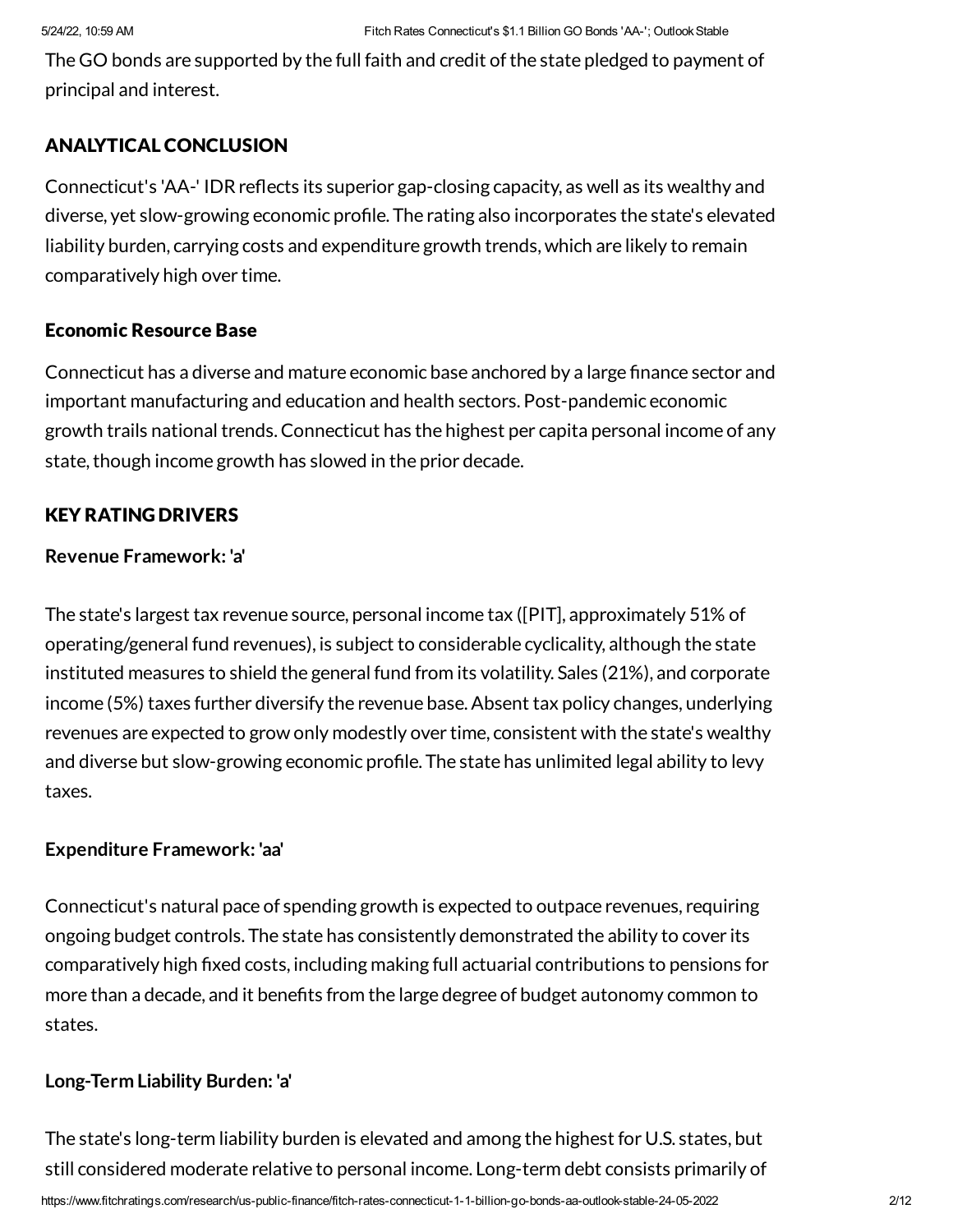GO and transportation borrowings, with much of GO borrowing undertaken on behalf of local schools. Net pension liabilities are a more significant burden, with the state carrying obligations for state retirees as well as for local school teachers. Other post-employment benefits are also a significant liability, although one the state has been able to modify.

#### **Operating Performance: 'aaa'**

Resilience is bolstered by strong mechanisms that set aside in the budget reserve fund (BRF) volatile revenue collections over specific thresholds and a required excess margin of revenues over budgeted spending, enabling rapid accumulation of balances. Budget management powers and strong fiscal monitoring, including frequent revenue and budget forecasting, allow the state to identify budget under-performance and address emerging gaps.

# RATING SENSITIVITIES

Factors that could, individually or collectively, lead to positive rating action/upgrade:

--Consistent economic and revenue growth at or above Fitch's long-term expectations for national inflation or stronger over the medium term, raising Fitch's assessment for revenue growth prospects;

--Material and sustained success in gradually lowering its elevated liability burden to less than 10% of personal income, while actively managing a comparatively high fixed cost burden.

Factors that could, individually or collectively, lead to negative rating action/downgrade:

--Weakening of budget management policies and practices that materially amplifies structural challenges;

--Actions that elevate the state's liability burden closer to or above 40% of personal income.

# BEST/WORST CASE RATING SCENARIO

International scale credit ratings of Sovereigns, Public Finance and Infrastructure issuers have a best-case rating upgrade scenario (defined as the 99th percentile of rating transitions, measured in a positive direction) of three notches over a three-year rating horizon; and a worst-case rating downgrade scenario (defined as the 99th percentile of rating transitions, measured in a negative direction) of three notches over three years. The complete span of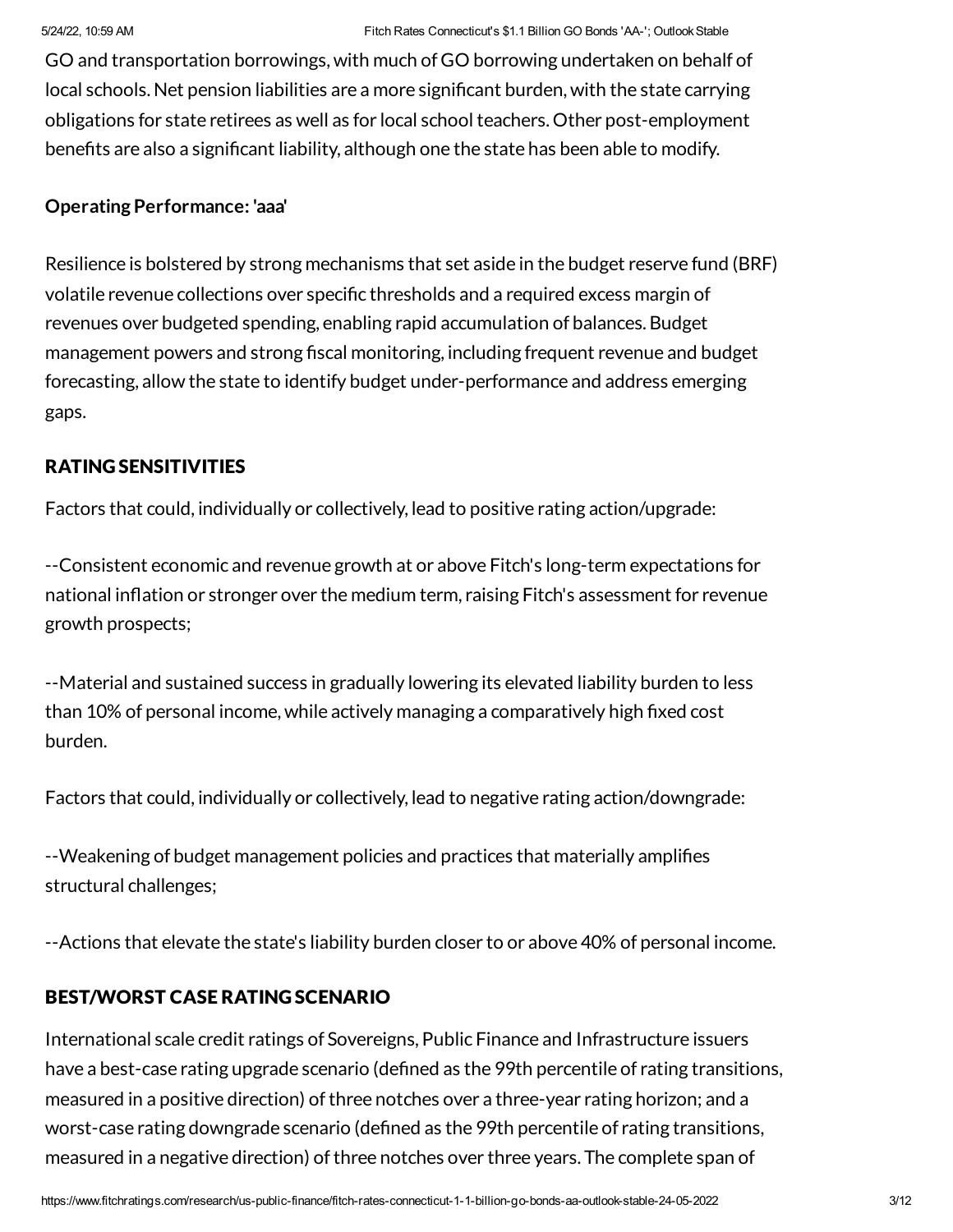best- and worst-case scenario credit ratings for all rating categories ranges from 'AAA' to 'D'. Best- and worst-case scenario credit ratings are based on historical performance. For more information about the methodology used to determine sector-specific best- and worst-case scenario credit ratings, visit <https://www.fitchratings.com/site/re/10111579>.

# CURRENT DEVELOPMENTS

Connecticut Budgetary Update

Strong budgetary management policies, including relatively recent mechanisms that accelerate deposits to the BRF, and robust revenue performance have facilitated marked improvement to the state's financial position. Specific tools include a volatility cap that shifts non-withholding PIT and pass-through entities tax receipts above a threshold to the BRF, and a revenue cap mechanism that shifts a required excess of budgeted revenues over spending to the BRF.

State revenue collections have exceeded prudent budgetary expectations since the pandemic's onset. The state ended fiscal 2021 with a \$1.7 billion surplus, around 8% of fiscal 2021 general fund appropriations, with \$99 million deposited into the BRF. The state will add \$200 million to the BRF balance in fiscal 2022, to a total of \$3.3 billion. The budget also calls for the transfer of an additional \$5.5 billion in revenues above the volatility and revenue caps to lower the state's pension liabilities: \$3.4 billion in fiscal 2022 and \$2.1 billion in fiscal 2023. Higher baseline spending for debt service, pensions and healthcare, among other needs, are partly offset by administrative efficiencies from an anticipated wave of state employee retirements.

Connecticut's fiscal 2023 budget includes some sizeable one-time and recurring tax cuts totaling \$643 million in fiscal 2023. One-time policies include a \$250 child tax credit funded from fiscal 2022 surplus (\$125 million), as well as ARPA-funded expansions to the state earned income tax credit (\$43 million) and reductions to state unemployment insurance taxes (\$40 million). Recurring tax cuts include expended property tax credits (\$60 million per year) and reduced car tax mill rates (\$100 million per year). Fitch notes that these cuts largely put additional expenditure pressure on state finances.

Connecticut is also one of a handful of states implementing a gas tax holiday. The ninemonth gasoline tax break, projected to reduce Special Transportation Fund (STF) revenue by a combined \$240 million in fiscal 2022 & 2023. The state plans to more than offset lost STF revenues with larger-than-anticipated revenues in related streams, especially Gross Receipts Taxes on Oil Companies, which will remain robust amidst elevated petroleum prices.While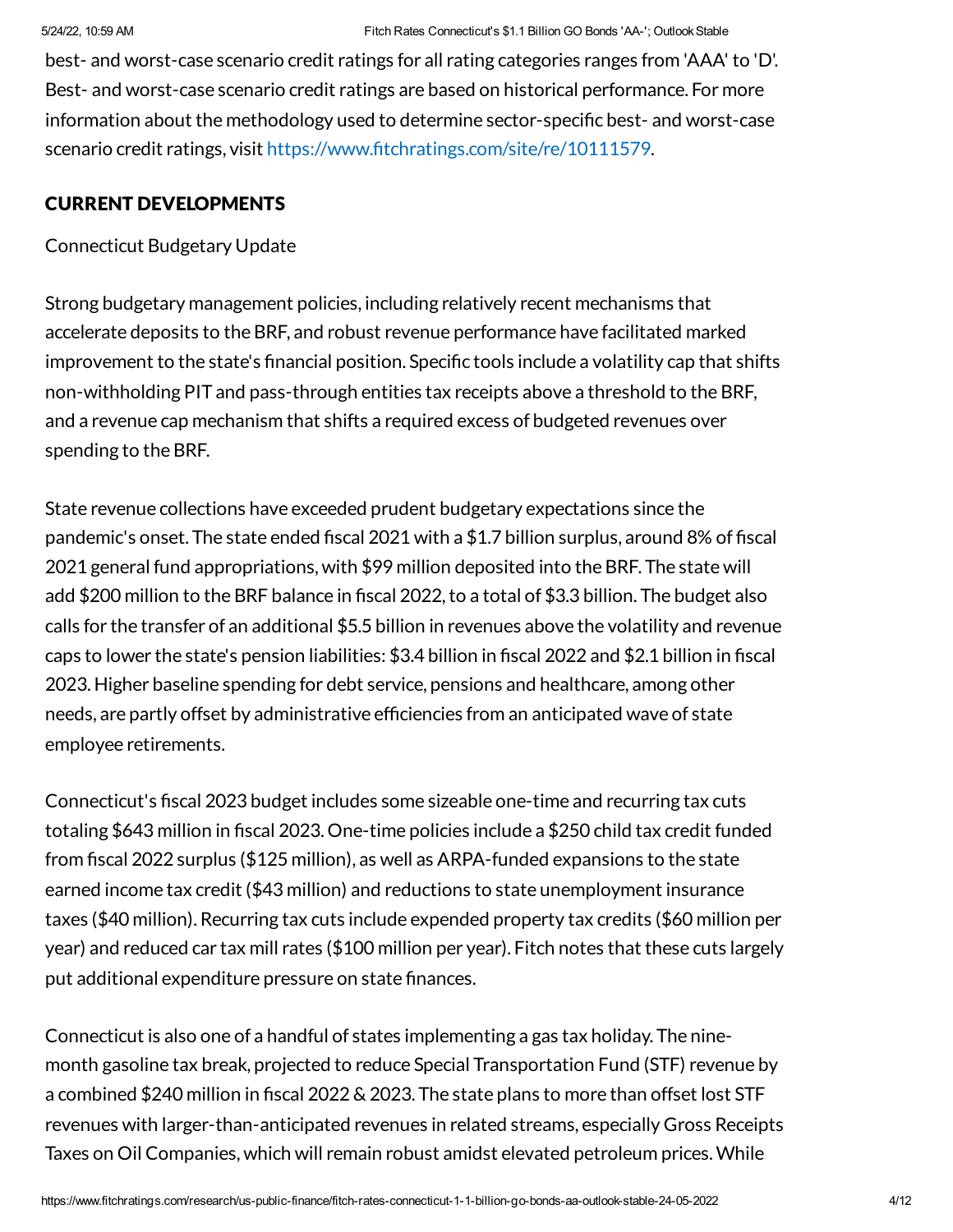affordable, this gas tax holiday nonetheless results in less funds available for transportation needs.

# Federal Relief Provides Critical Support

Under the \$1.9 trillion American Rescue Plan Act of 2021, Connecticut received \$2.8 billion in direct federal aid to the state itself. The state projects it will spend or allocate all but \$200 million ofthese funds by the end of fiscal 2023.While the enacted budget and outyear forecasts incorporate use of federal stimulus aid for operating needs, they also anticipate budget surpluses and sizable one-time spending, thereby lessening the risk of a fiscal cliff as federal aid rolls off.

# Connecticut Economic Update

Connecticut's economy was affected by the pandemic and related public health measures in early 2020, and recovery has been uneven. The state's 13% decline in nonfarm payrolls from February through April 2020 was somewhat less than the national decline of 15%, and Connecticut's rebound in nonfarm payrolls has now surpassed the national recovery after lagging through the first quarter of 2022. Through March 2022, 92% of lost state jobs have been recovered compared to the US states' median of 89%. See "U.S. States -Labor Market Quarterly Tracker- 1Q 2022 Robust Post-Pandemic Employment Recovery Continues", May 2022.

Connecticut's unemployment rate has nonetheless improved to near all-time lows. The monthly unemployment rate for March 2022 was 4.9% versus the 3.6% national rate. Fitch calculates an adjusted unemployment rate to capture the large number oflabor force departures since the pandemic began. Fitch's adjusted unemployment rate for Connecticut was an elevated 8.1% for March, well above Fitch's 4.9% median adjusted rate for U.S. states.

# CREDIT PROFILE

The 'A+' rating on bonds carrying a SCRF, including CHESLA state-supported revenue bonds, reflects the credit quality of the state of Connecticut, whose IDR is 'A+'. The SCRF mechanism is a longstanding means for the state to provide additional security for various state authorities and municipalities on a contingent basis. Use of a SCRF is legislatively authorized and overseen by the state's treasurer, with the SCRF mechanism securing approximately \$5.3 billion in outstanding debt, issued by a range of state entities.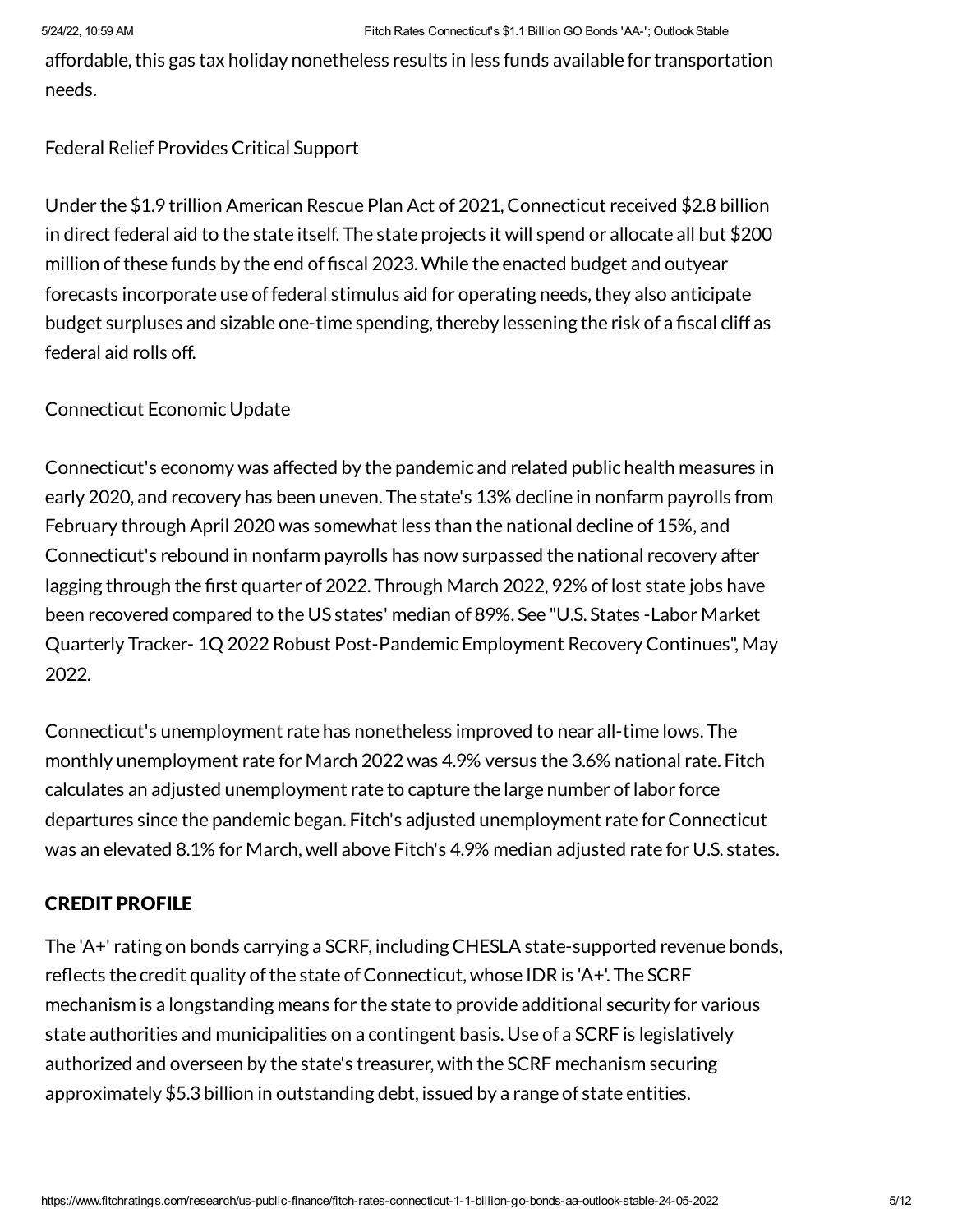Proceeds of state-supported revenue bonds support loans to eligible students attending higher education institutions in Connecticut and to Connecticut students attending higher education institutions outside Connecticut. The new money 2022 series B bonds are being issued underCHESLA's 2019 master resolution. There is approximately \$61.6 million outstanding under the 2019 resolution prior to the current sale, and \$89.4 million outstanding under the 1990 resolution.

Assets held under each resolution are only pledged to secure bonds issued under that resolution. Bonds issued under both the 1990 and 2019 resolutions are secured by SCRFs sized at maximum annual debt service. In the event of a draw to cover principal or interest, CHESLA covenants to certify the insufficiency to the state budget director and treasurer, and an amount to replenish the SCRF is deemed appropriated on or before December 1 without further legislative approval. The aggregate amount of outstanding CHESLA bonds that may be secured by SCRFs is \$300 million.

For additional information on the state of Connecticut's IDR, see "Fitch Rates Connecticut's \$800 Million GO Bonds 'AA-'; Outlook Stable," published on Dec. 09, 2021, available at [www.fitchratings.com](http://www.fitchratings.com/).

In addition to the sources ofinformation identified in Fitch's applicable criteria specified below, this action was informed by information from Lumesis.

# REFERENCES FOR SUBSTANTIALLY MATERIAL SOURCE CITED AS KEY DRIVER OF RATING

The principal sources of information used in the analysis are described in the Applicable Criteria.

# ESG CONSIDERATIONS

Unless otherwise disclosed in this section, the highest level of ESG credit relevance is a score of'3'. This means ESG issues are credit-neutral or have only a minimal credit impact on the entity, either due to their nature or the way in which they are being managed by the entity. For more information on Fitch's ESG Relevance Scores, visit [www.fitchratings.com/esg.](http://www.fitchratings.com/esg)

# RATING ACTIONS

ENTITY / DEBT  $\div$  RATING  $\div$  RATING  $\div$  PRIOR  $\div$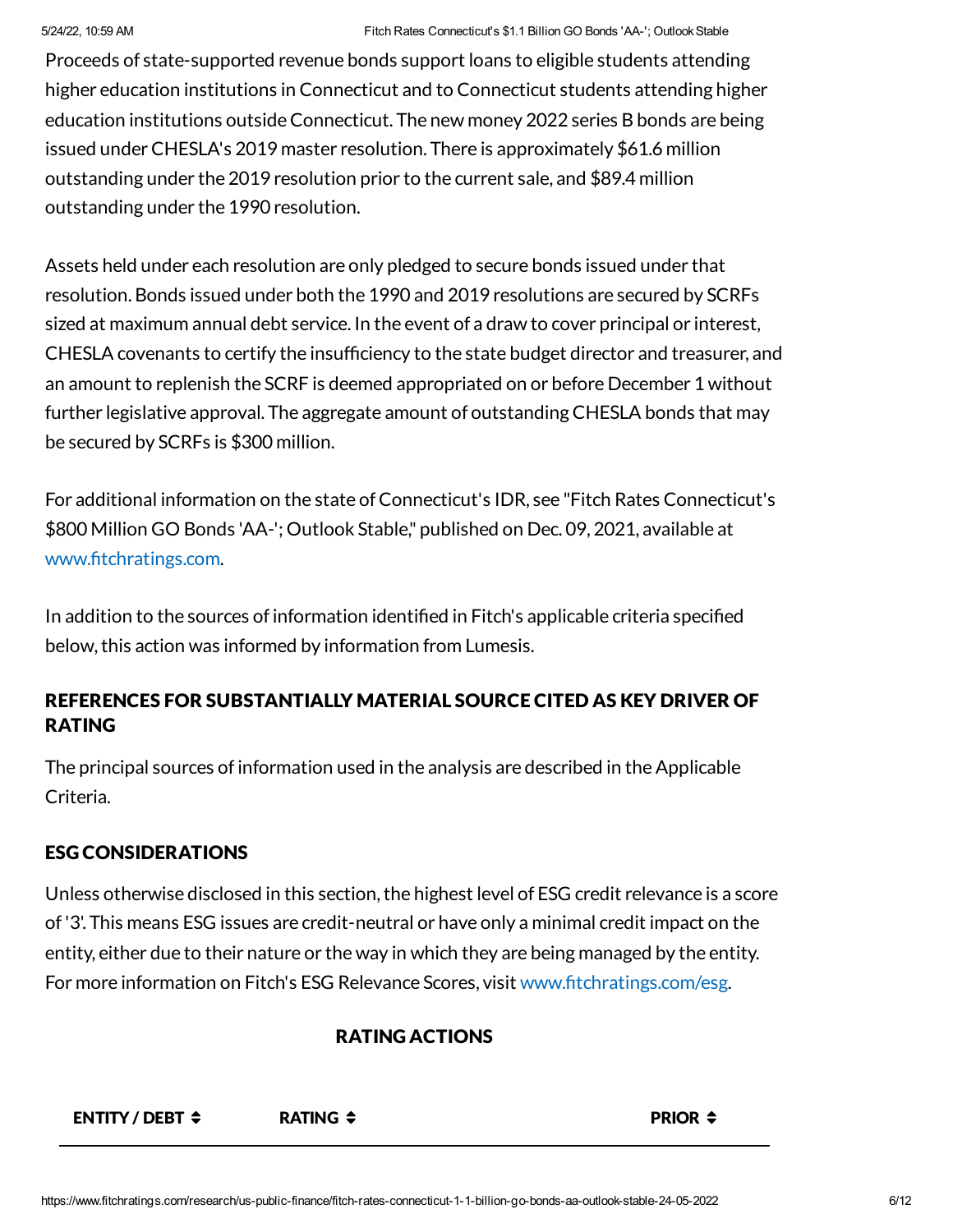| Connecticut, State of<br>(CT) [General<br>Government]                         |    | LT IDR<br>AA-Rating Outlook Stable<br>Affirmed |          | AA-Rating<br>Outlook<br>Stable        |
|-------------------------------------------------------------------------------|----|------------------------------------------------|----------|---------------------------------------|
| Connecticut, State of<br>(CT) /General<br>Obligation -<br>Unlimited Tax/1 LT  | LT | AA-Rating Outlook Stable                       | Affirmed | AA-Rating<br>Outlook<br><b>Stable</b> |
| Connecticut, State of<br>(CT) /Special Capital<br>Reserve Fund/1 LT           | LT | A+ Rating Outlook Stable                       | Affirmed | A+ Rating<br>Outlook<br>Stable        |
| Connecticut, State of<br>(CT) /State<br>Appropriation/1LT                     | LT | A+ Rating Outlook Stable                       | Affirmed | A+ Rating<br>Outlook<br>Stable        |
| Connecticut, State of<br>(CT)/State<br>Contract/1LT                           | LT | A+ Rating Outlook Stable                       | Affirmed | A+ Rating<br>Outlook<br>Stable        |
| Connecticut, State of<br>(CT) / UConn State<br>Debt Service<br>Commitment/1LT | LT | A+ Rating Outlook Stable                       | Affirmed | A+ Rating<br>Outlook<br>Stable        |

#### VIEW ADDITIONALRATING DETAILS

# FITCH RATINGS ANALYSTS

**Bryan Quevedo** Director Primary Rating Analyst +1 415 732 7576 bryan.quevedo@fitchratings.com Fitch Ratings, Inc. One Post Street, Suite 900 San Francisco,CA 94104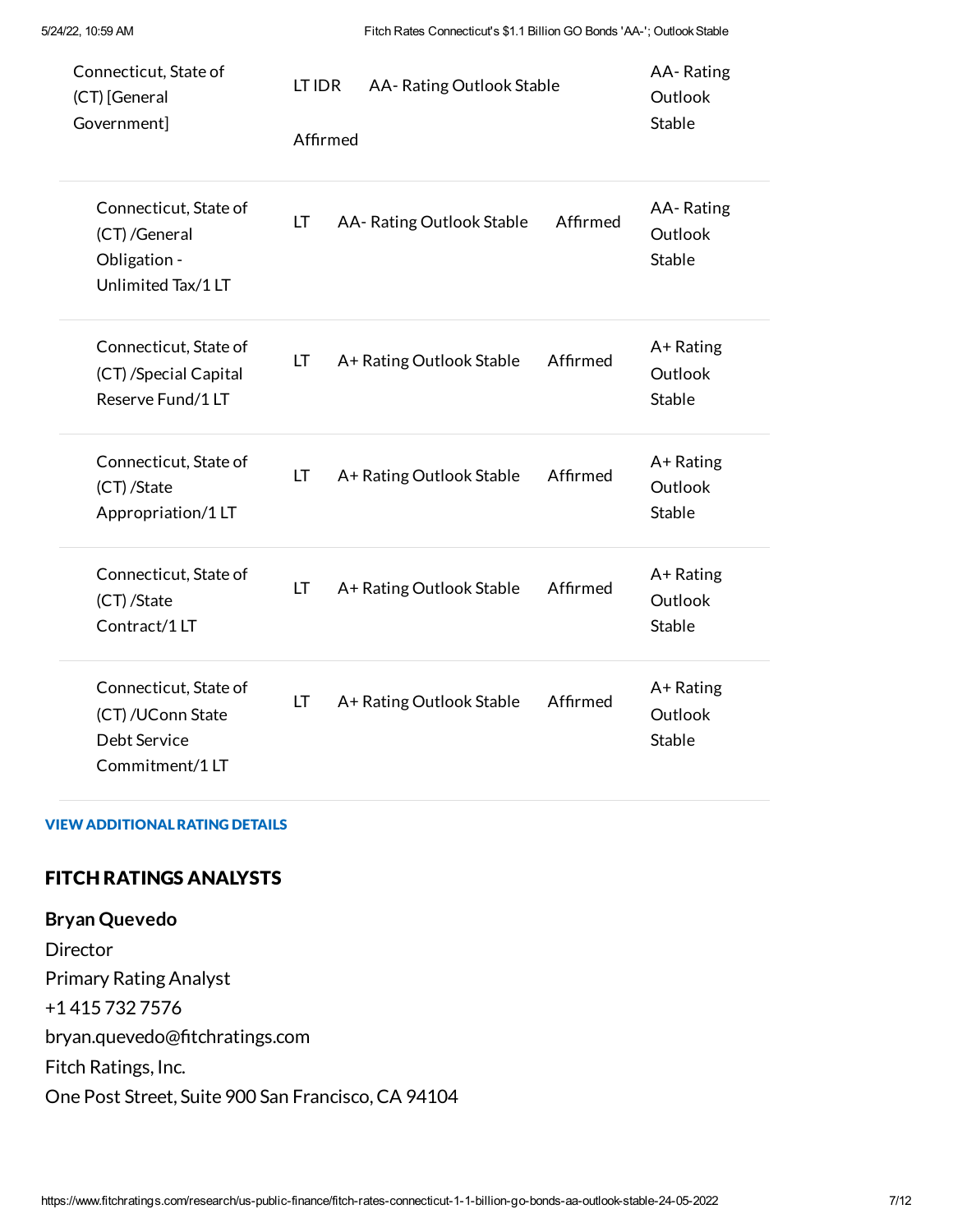# **Douglas Offerman** Senior Director Secondary Rating Analyst

+1 212 908 0889 douglas.offerman@fitchratings.com

### **Eric Kim**

Senior Director CommitteeChairperson +1 212 908 0241 eric.kim@fitchratings.com

### MEDIA CONTACTS

**Sandro Scenga** New York +1 212 908 0278 sandro.scenga@thefitchgroup.com

Additional information is available on [www.fitchratings.com](http://www.fitchratings.com/)

# PARTICIPATION STATUS

The rated entity (and/or its agents) or, in the case of structured finance, one or more of the transaction parties participated in the rating process except that the following issuer(s), if any, did not participate in the rating process, or provide additional information, beyond the issuer's available public disclosure.

# APPLICABLE CRITERIA

U.S. Public Finance [Tax-Supported](https://www.fitchratings.com/research/us-public-finance/us-public-finance-tax-supported-rating-criteria-04-05-2021) Rating Criteria (pub. 04 May 2021) (including rating assumption sensitivity)

# APPLICABLE MODELS

Numbers in parentheses accompanying applicable model(s) contain hyperlinks to criteria providing description of model(s).

FAST EconometricAPI - Fitch Analytical Stress Test Model, v3.0.0 ([1\)](https://www.fitchratings.com/research/us-public-finance/us-public-finance-tax-supported-rating-criteria-04-05-2021)

# ADDITIONAL DISCLOSURES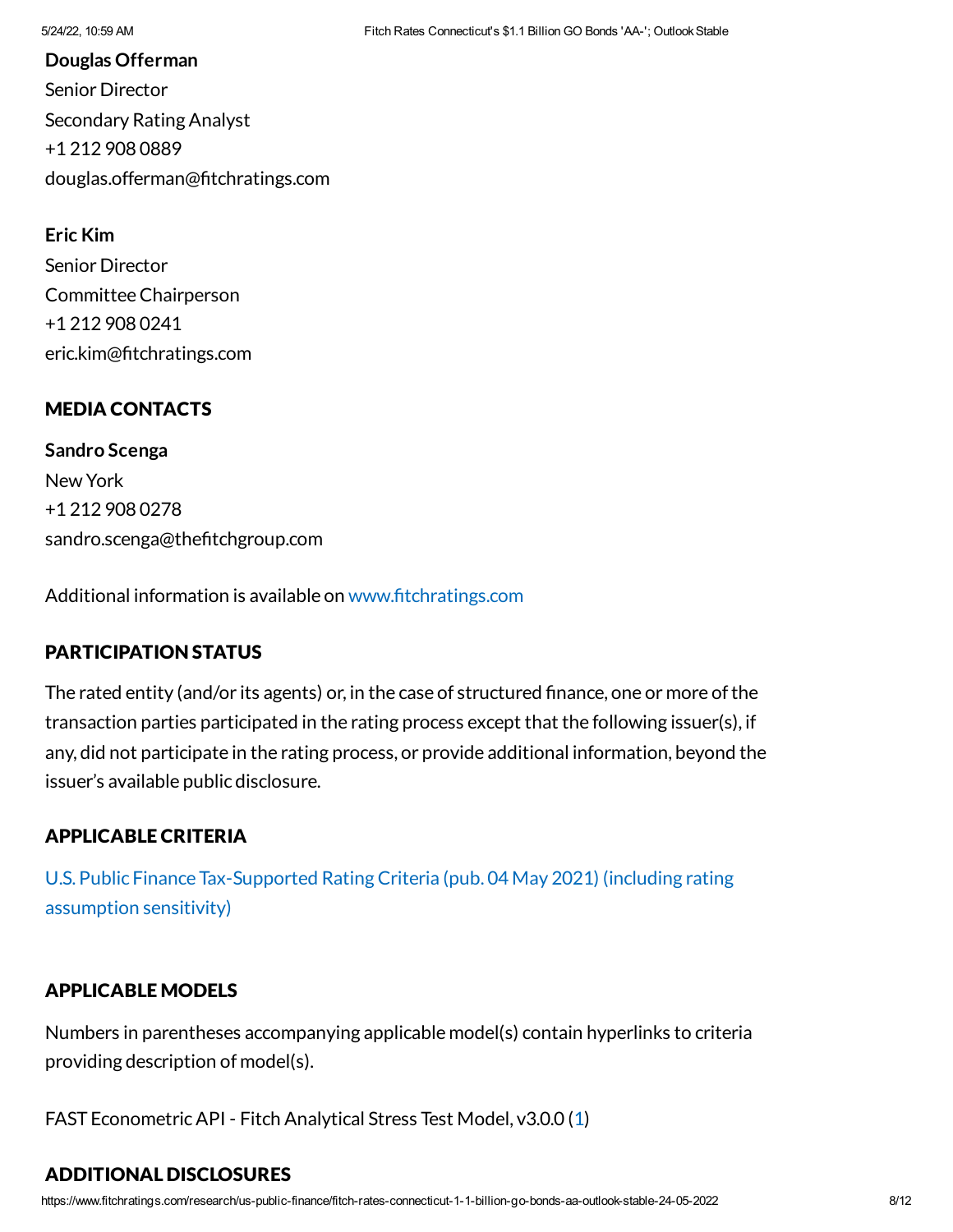[Dodd-Frank](https://www.fitchratings.com/research/us-public-finance/fitch-rates-connecticut-1-1-billion-go-bonds-aa-outlook-stable-24-05-2022/dodd-frank-disclosure) Rating Information Disclosure Form

Solicitation Status

[Endorsement](#page-10-0) Policy

#### ENDORSEMENT STATUS

Connecticut, State of (CT) EU Endorsed, UK Endorsed

### DISCLAIMER & DISCLOSURES

All Fitch Ratings (Fitch) credit ratings are subject to certain limitations and disclaimers. Please read these limitations and disclaimers by following this link:

[https://www.fitchratings.com/understandingcreditratings](https://www.fitchratings.com/UNDERSTANDINGCREDITRATINGS). In addition, the following [https://www.fitchratings.com/rating-definitions-document](https://www.fitchratings.com/RATING-DEFINITIONS-DOCUMENT) details Fitch's rating definitions for each rating scale and rating categories, including definitions relating to default. ESMA and the FCA are required to publish historical default rates in a central repository in accordance with Articles 11(2) of Regulation (EC) No 1060/2009 of the European Parliament and of the Council of 16 September 2009 and TheCredit Rating Agencies (Amendment etc.) (EU Exit) Regulations 2019 respectively.

Published ratings, criteria, and methodologies are available from this site at all times. Fitch's code of conduct, confidentiality, conflicts of interest, affiliate firewall, compliance, and other relevant policies and procedures are also available from the Code of Conduct section of this site. Directors and shareholders' relevant interests are available at [https://www.fitchratings.com/site/regulatory.](https://www.fitchratings.com/SITE/REGULATORY) Fitch may have provided another permissible or ancillary service to the rated entity or its related third parties. Details of permissible or ancillary service(s) for which the lead analyst is based in an ESMA- or FCA-registered Fitch Ratings company (or branch of such a company) can be found on the entity summary page for this issuer on the Fitch Ratings website.

In issuing and maintaining its ratings and in making other reports (including forecast information), Fitch relies on factual information it receives from issuers and underwriters and from other sources Fitch believes to be credible. Fitch conducts a reasonable investigation of the factual information relied upon by it in accordance with its ratings methodology, and obtains reasonable verification ofthat information from independent sources, to the extent such sources are available for a given security or in a given jurisdiction. The manner of Fitch's factual investigation and the scope ofthe third-party verification it obtains will vary depending on the nature of the rated security and its issuer, the requirements and practices in the jurisdiction in which the rated security is offered and sold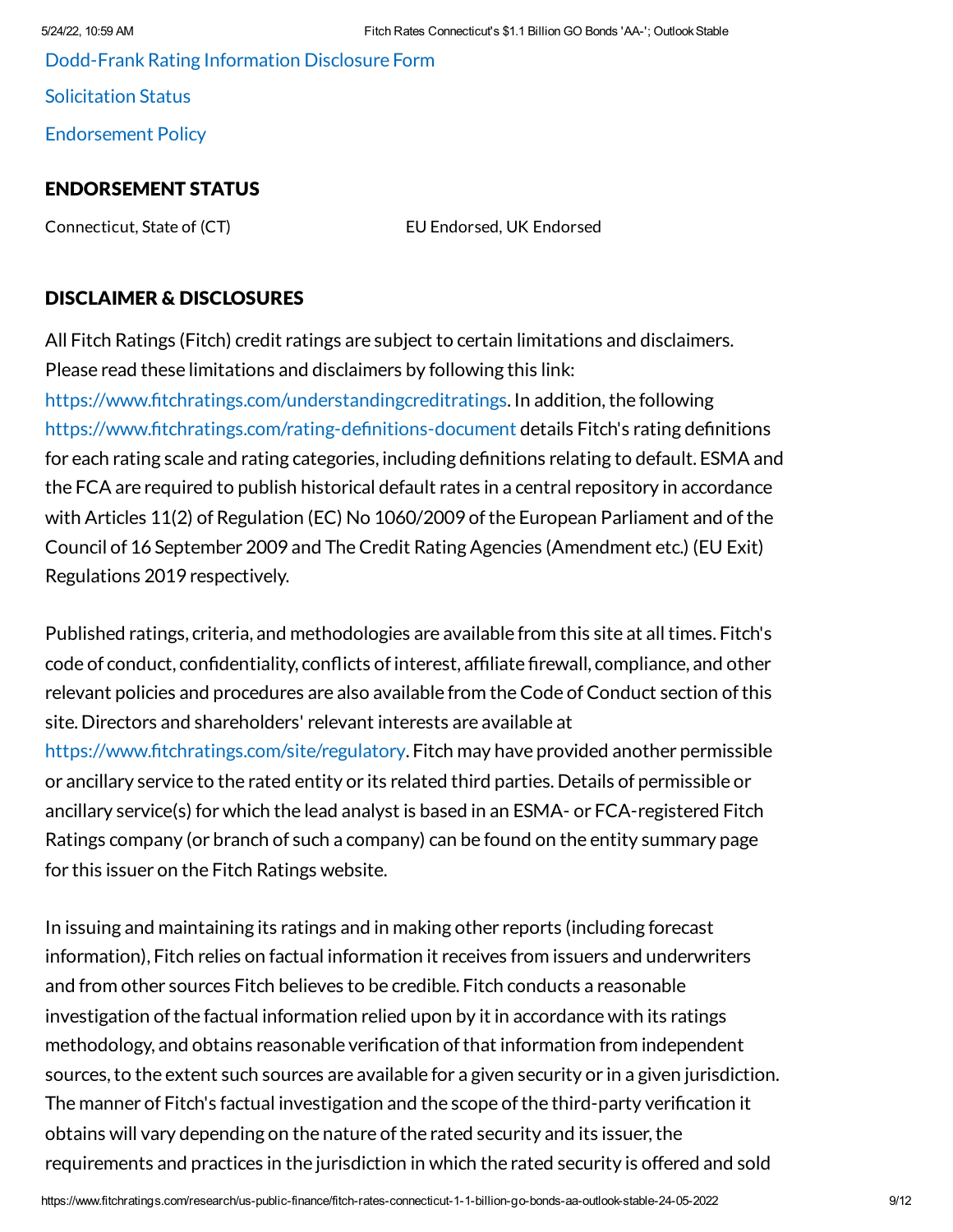and/or the issuer is located, the availability and nature of relevant public information, access to the management of the issuer and its advisers, the availability of pre-existing third-party verifications such as audit reports, agreed-upon procedures letters, appraisals, actuarial reports, engineering reports, legal opinions and other reports provided by third parties,the availability of independent and competent third- party verification sources with respect to the particular security or in the particular jurisdiction ofthe issuer, and a variety of other factors. Users of Fitch's ratings and reports should understand that neither an enhanced factual investigation nor any third-party verification can ensure that all of the information Fitch relies on in connection with a rating or a report will be accurate and complete. Ultimately, the issuer and its advisers are responsible for the accuracy of the information they provide to Fitch and to the market in offering documents and other reports. In issuing its ratings and its reports, Fitch must rely on the work of experts, including independent auditors with respect to financial statements and attorneys with respect to legal and tax matters. Further, ratings and forecasts of financial and other information are inherently forward-looking and embody assumptions and predictions about future events that by their nature cannot be verified as facts. As a result, despite any verification of current facts, ratings and forecasts can be affected by future events or conditions that were not anticipated at the time a rating or forecast was issued or affirmed.

The information in this report is provided "as is" without any representation or warranty of any kind, and Fitch does not represent or warrant that the report or any of its contents will meet any of the requirements of a recipient of the report. A Fitch rating is an opinion as to the creditworthiness of a security. This opinion and reports made by Fitch are based on established criteria and methodologies that Fitch is continuously evaluating and updating. Therefore, ratings and reports are the collective work product of Fitch and no individual, or group of individuals, is solely responsible for a rating or a report. The rating does not address the risk ofloss due to risks other than credit risk, unless such risk is specifically mentioned. Fitch is not engaged in the offer or sale of any security.All Fitch reports have shared authorship. Individuals identified in a Fitch report were involved in, but are not solely responsible for, the opinions stated therein. The individuals are named for contact purposes only.A report providing a Fitch rating is neither a prospectus nor a substitute for the information assembled, verified and presented to investors by the issuer and its agents in connection with the sale of the securities. Ratings may be changed or withdrawn at any time for any reason in the sole discretion of Fitch. Fitch does not provide investment advice of any sort. Ratings are not a recommendation to buy, sell, or hold any security. Ratings do not comment on the adequacy of market price, the suitability of any security for a particular investor, or the tax-exempt nature or taxability of payments made in respect to any security. Fitch receives fees from issuers, insurers, guarantors, other obligors, and underwriters for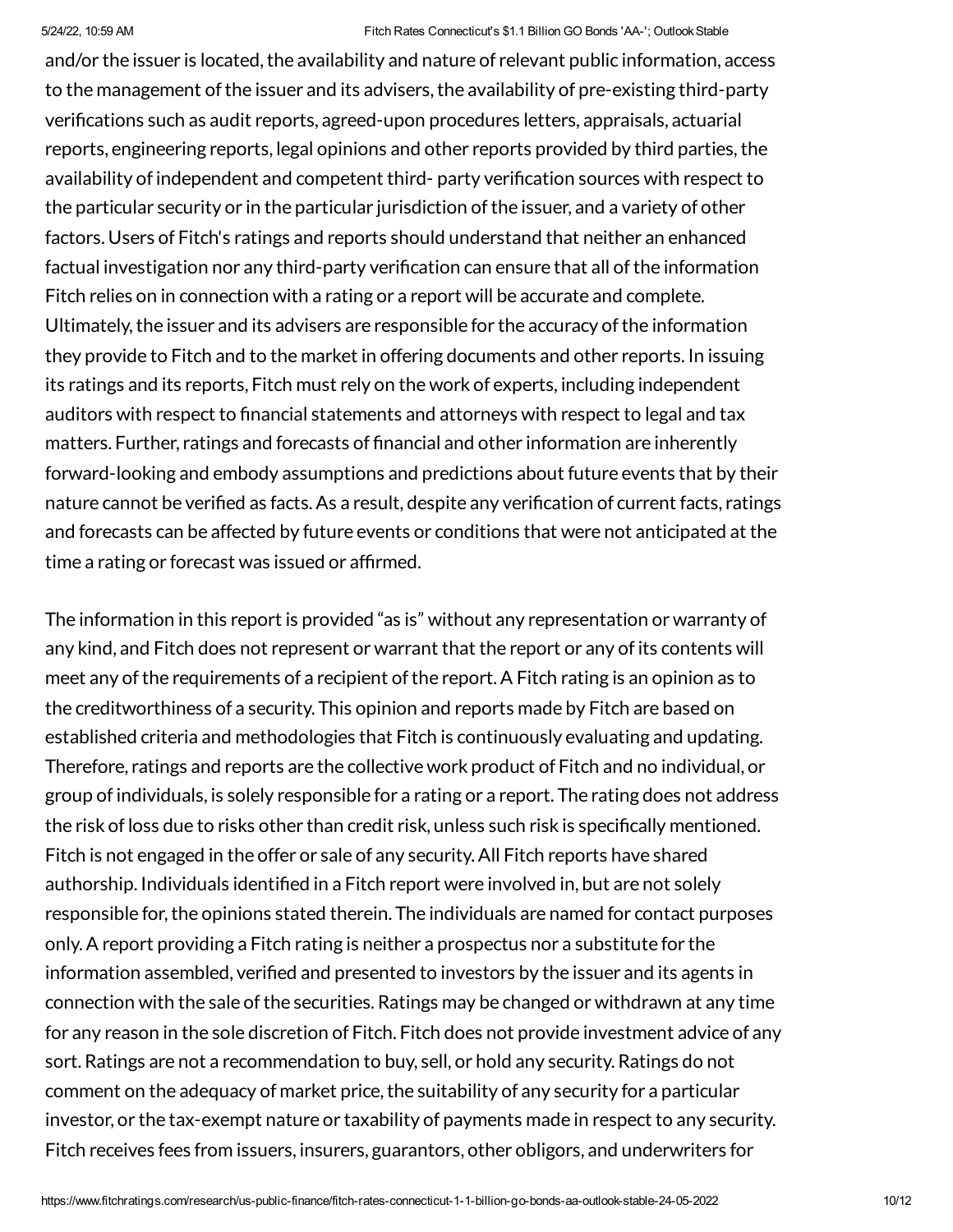rating securities. Such fees generally vary from US\$1,000 to US\$750,000 (or the applicable currency equivalent) per issue. In certain cases, Fitch will rate all or a number of issues issued by a particular issuer, or insured or guaranteed by a particular insurer or guarantor, for a single annual fee. Such fees are expected to vary from US\$10,000 to US\$1,500,000 (or the applicable currency equivalent). The assignment, publication, or dissemination of a rating by Fitch shall not constitute a consent by Fitch to use its name as an expert in connection with any registration statement filed under the United States securities laws, the Financial Services and Markets Act of 2000 of the United Kingdom, or the securities laws of any particular jurisdiction. Due to the relative efficiency of electronic publishing and distribution, Fitch research may be available to electronic subscribers up to three days earlier than to print subscribers.

For Australia, New Zealand, Taiwan and South Korea only: Fitch Australia Pty Ltd holds an Australian financial services license (AFS license no. 337123) which authorizes it to provide credit ratings to wholesale clients only.Credit ratings information published by Fitch is not intended to be used by persons who are retail clients within the meaning of the Corporations Act 2001.

Fitch Ratings, Inc. is registered with the U.S. Securities and Exchange Commission as a Nationally Recognized Statistical Rating Organization (the "NRSRO").While certain ofthe NRSRO's credit rating subsidiaries are listed on Item 3 of Form NRSRO and as such are authorized to issue credit ratings on behalf of the NRSRO (see

[https://www.fitchratings.com/site/regulatory\)](https://www.fitchratings.com/site/regulatory), other credit rating subsidiaries are not listed on Form NRSRO (the "non-NRSROs") and therefore credit ratings issued by those subsidiaries are not issued on behalf of the NRSRO. However, non-NRSRO personnel may participate in determining credit ratings issued by or on behalf ofthe NRSRO.

Copyright © 2022 by Fitch Ratings, Inc., Fitch Ratings Ltd. and its subsidiaries. 33 Whitehall Street, NY, NY 10004. Telephone: 1-800-753-4824, (212) 908-0500. Fax: (212) 480-4435. Reproduction or retransmission in whole or in part is prohibited except by permission.All rights reserved.

#### READ LESS

# SOLICITATION STATUS

The ratings above were solicited and assigned or maintained by Fitch at the request of the rated entity/issuer or a related third party.Any exceptions follow below.

# <span id="page-10-0"></span>ENDORSEMENT POLICY